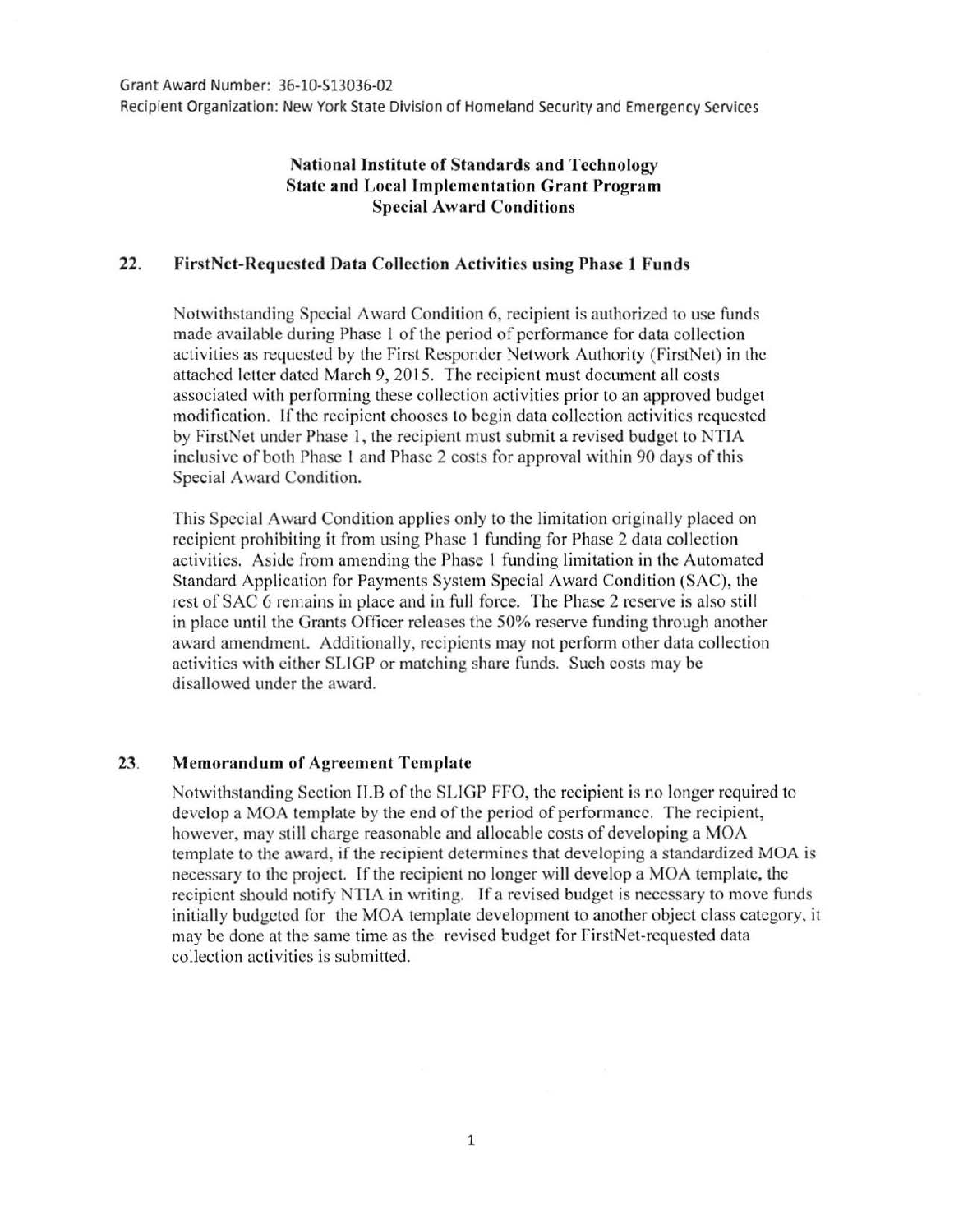

March 9, 2015

The Honorable Lawrence E. Strickling Assistant Secretary for Communications and Information U.S. Department of Commerce 1401 Constitution Avenue, N.W. Washington, D.C. 20230

RE: SLIGP Second Phase - Finalized Data Collection Elements

Dear Assistant Secretary Strickling:

The rirst Responder Network Authority (FirstNet) has confirmed its approach to data collection for the second phase of the State and Local Implementation Grant Program (SLIGP) following meetings with, and the receipt of input from, the State Single Points of Contact (SPOCs). Based on the processes and anticipated timing for the development of the Comprehensive Network Solution(s) Request for Proposal and State Plans for building, operating, and deploying the nationwide public safety broadband network, along with the feedback from many SPOCs, FirstNcl has concluded that the attached data collection elements are those that would be useful for the second phase of SLIGP and will pursue accordingly.

The attached data clements arc intended to maximize the collection of stakeholder inputs for FirstNct's planning process to help shape the Nationwide Public Safety Broadband Network acquisition and ultimately the State Plans that are delivered to each Governor. In particular, FirstNet will request data from the States on five general topics:

- I) Coverage- desired coverage areas and deployment phases
- 2) Users and Operational Areas information on potential user base and their operational areas
- 3) Capacity Planning- information on applications and data usage
- 4) Current Providers / Procurement information on current service providers, plans, and potential barriers to adoption
- 5) State Plan Decision documentation of the process and potential barriers for State Plan decision-making

I thank you for your prompt attention to this matter and, as always, look forward to our ongoing partnership on SLIGP endeavors.

Sincerely

TJ Kennedy Acting Executive Director Firs Responder Network Authority

 $cc$ :

Stephen Fletcher, Associate Administrator for Public Safety National Telecommunications and Information Administration